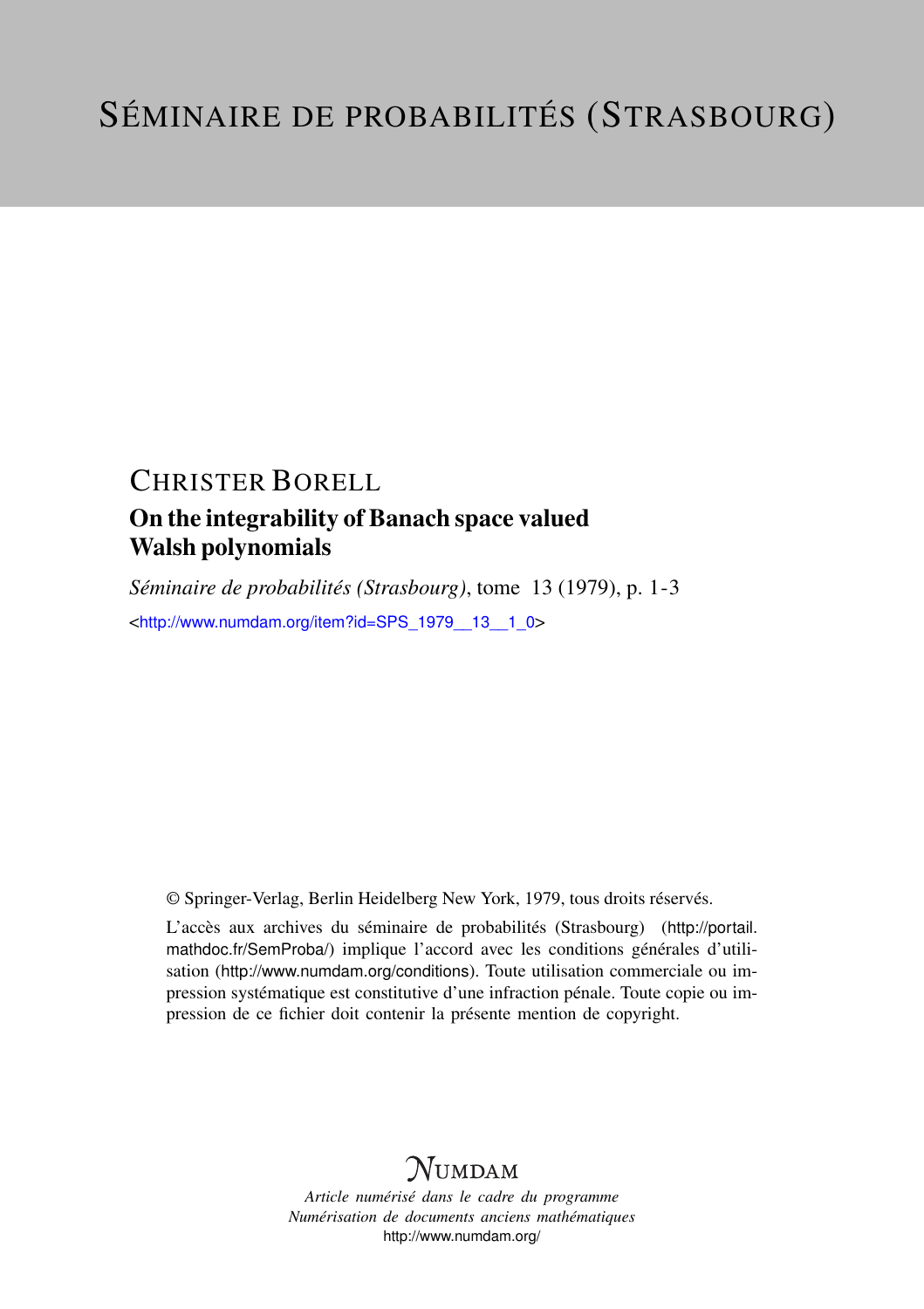#### ON THE INTEGRABILITY OF BANACH SPACE VALUED WALSH POLYNOMIALS

#### Christer Borell

Department of Mathematics, Chalmers University of Technology, Fack, 402 20 Gothenburg, Sweden

#### 1. Introduction

In  $[2]$  the author claims that the integrability of Banach space valued Wiener polynomials follows from the Nelson hypercontractivity theorem  $[5]$ . Here, using a similar idea, we will study the integrability of Banach space valued Walsh polynomials. Our conclusion extends the familiar result of Khintchine-Kahane-Kwapien for the linear case  $[4]$ .

To start with we introduce several definitions.

We let  $\delta_a$  denote the Dirac measure at the point  $a \in \mathbb{R}$  and set  $\mu = (\delta_{-1} + \delta_{+1})/2$ .

The functions  $e_0(x) = 1$ ,  $e_1(x) = x$ ,  $x \in \mathbb{R}$ , form an orthonormal basis for  $L_0(\mu;\mathbb{R})$  . We introduce the infinite product measure

$$
\mu_{\infty} = \prod_{i \in \mathbb{N}} \mu_i \qquad (\mu_i = \mu)
$$

on  $\mathbb{R}^N$  and define

$$
e_{\alpha}(x) = \prod_{i \in \mathbb{N}} e_{\alpha_i}(x_i), \quad x = (x_i) \in \mathbb{R}^{\mathbb{N}}
$$

for every  $\alpha = (\alpha_i) \in M$ , where

$$
M = {\alpha \in [0,1]}^{\mathbb{N}}, |\alpha| = \sum_{i \in \mathbb{N}} \alpha_i < +\infty.
$$

Clearly, the  $e_{\alpha}$  constitute an orthonormal basis for  $L_2(\mu_{\infty},\mathbb{R})$ .

Suppose now that  $E = (E, \|\ \|)$  is a fixed Banach space. The vector space of all functions

$$
c\,:\,\mathtt{M}\,\longrightarrow\,\mathtt{E}
$$

such that

$$
\# (\alpha : c_{\alpha} \neq 0) < +\infty
$$

is denoted by  $\mathscr{F}(\mathbb{E})$  . For every fixed positive integer d, we define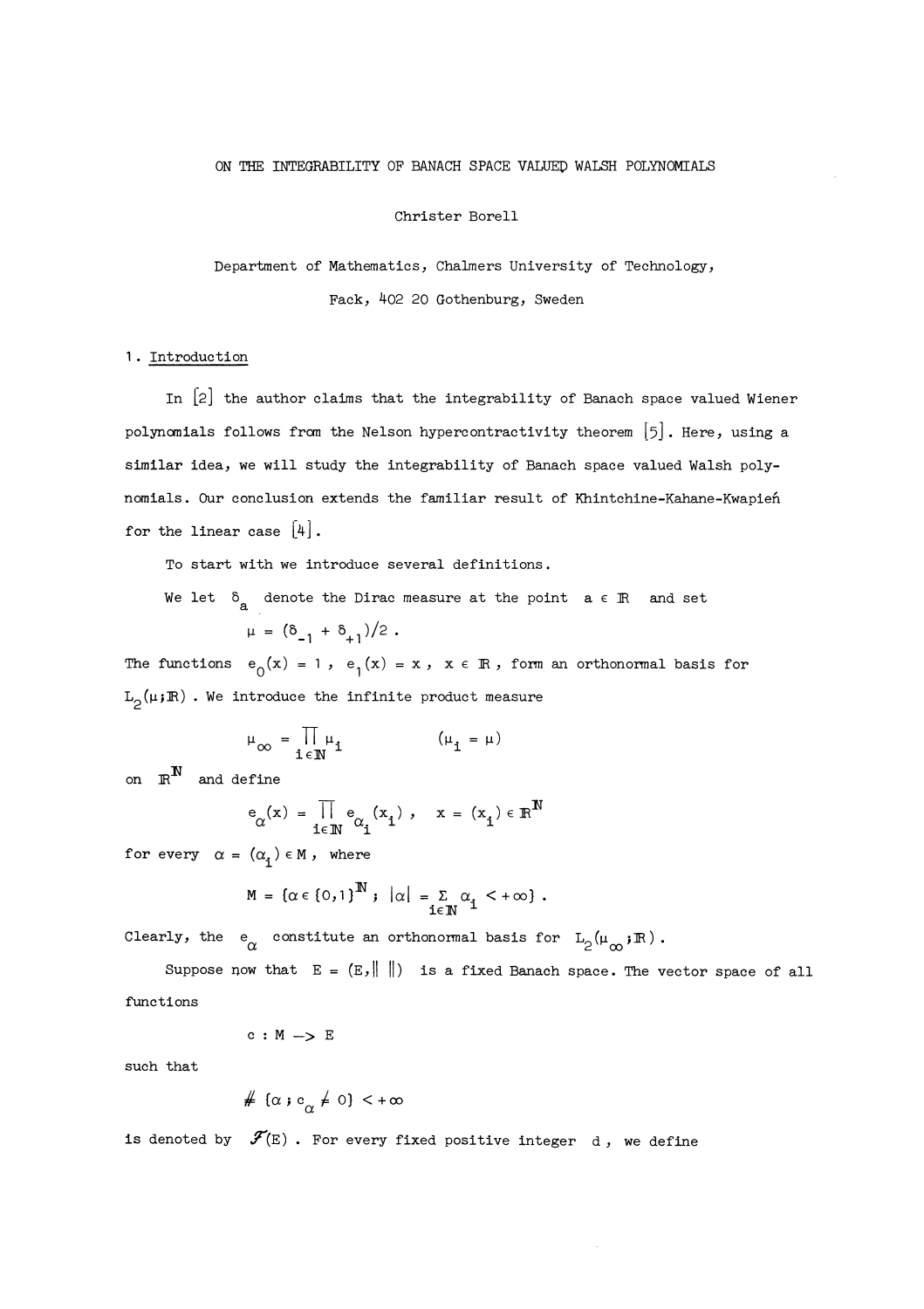$$
W_{d}(E) = \{ \Sigma c_{\alpha} e_{\alpha} \; ; \; c \in \mathscr{F}(E), \; c_{\alpha} = 0, \; |\alpha| \neq d \}
$$

and

$$
\overline{W}_d(E) = \text{closure of } W_d(E) \text{ in } L_0(\mu_\infty, E),
$$

respectively. The elements of  $\overline{W}_{d}(E)$  are called E-valued d-homogeneous Walsh polynomials.

Theorem 1.1. The vector space  $\bar{W}_d(E)$  is a closed subspace of  $L_p(\mu_\infty, E)$  for every  $p \in [0, +\infty)$ . Moreover, for every fixed  $1 < p < q < +\infty$ , the norm of the canonical injection of  $(\overline{W}_d(E),\left\| \cdot \right\|_{p,\mu_{\infty}})$  into  $(\overline{W}_d(E),\left\| \cdot \right\|_{q,\mu_{\infty}})$  does not exceed  $(1.1)$   $\left[ (q-1)/(p-1) \right]^{d/2}$ .

In particular,  $\exp(\|f\|^{2/d}) \in L_1(\mu_\infty;\mathbb{R})$  for all  $f \in \overline{W}_d(E)$ .

In the special case  $d = 1$ , Theorem 1.1 essentially reduces to the Khintchine-Kahane-Kwapień result  $[4]$ . However, in the Banach space valued case the constant in  $(1.1)$  is slightly better than in  $[4]$ .

#### 2. Proof of Theorem 1.1. .

Let 
$$
1 < p < q < +\infty
$$
 be fixed and choose the real number  $\lambda$  so that  $|\lambda| \leq \left[ (p-1)/(q-1) \right]^{1/2}$ .

Theorem 1.1 turns out to be a simple consequence of the elementary inequality

$$
\left[\frac{1}{2}(|c_0 - \lambda c_1|^q + |c_0 + \lambda c_1|^q)\right]^{1/q} \le \left[\frac{1}{2}(|c_0 - c_1|^p + |c_0 + c_1|^p)\right]^{1/p}, \quad c_0, c_1 \in \mathbb{R},
$$

which is well-known  $([3, Th. 3], [1, pp. 180])$ . To see this, we define

$$
K(x,y) = e_0(x)e_0(y) + \lambda e_1(x)e_1(y), \quad x, y \in \mathbb{R},
$$

and

$$
\overline{K} f = \left\{ K(\cdot, y) f(y) dy, \quad f \in \mathbb{R}^{\mathbb{R}}, \right\}
$$

respectively. Then

$$
\|\overline{\kappa}\,f\|_{q,\mu} \leq \|f\|_{p,\mu} \,, \qquad f \in \mathbb{R}^{\mathbb{R}},
$$

and by applying the Segal lemma  $[1,$  Lemma 2] we also have  $\frac{n}{\|(Q\oplus K)f\|}$   $\leq$   $\|f\|$  $n - \mathbb{R}^n$ 

$$
\begin{array}{c}{(\mathbb{Q}\ K)f} \parallel \qquad \qquad \underset{q, \ \mathbb{Q}\ \mu}{\sup} \qquad \qquad \underset{q, \ \mathbb{Q}\ \mu}{\leq \|f\|} \qquad \qquad \underset{q, \ \mathbb{Q}\ \mu}{\sup} \qquad \qquad \ \ \text{for all}\qquad \qquad \ \ \text{for all}\qquad \qquad \ \ \text{for all}\qquad \qquad \ \ \text{for all}\qquad \qquad \ \ \text{for all}\qquad \qquad \ \ \text{for all}\qquad \qquad \ \ \text{for all}\qquad \qquad \ \ \text{for all}\qquad \qquad \ \ \text{for all}\qquad \qquad \ \ \text{for all}\qquad \qquad \ \ \text{for all}\qquad \qquad \ \ \text{for all}\qquad \qquad \ \ \text{for all}\qquad \qquad \ \ \text{for all}\qquad \qquad \ \ \text{for all}\qquad \qquad \ \ \text{for all}\qquad \qquad \ \ \text{for all}\qquad \qquad \ \ \text{for all}\qquad \qquad \ \ \text{for all}\qquad \qquad \ \ \text{for all}\qquad \qquad \ \ \text{for all}\qquad \qquad \ \ \text{for all}\qquad \qquad \ \ \text{for all}\qquad \qquad \ \ \text{for all}\qquad \qquad \ \ \text{for all}\qquad \qquad \ \ \, \text{for all}\qquad \qquad \ \ \, \text{for all}\qquad \qquad \ \ \, \text{for all}\qquad \qquad \ \ \, \text{for all}\qquad \qquad \ \ \, \text{for all}\qquad \qquad \ \ \, \text{for all}\qquad \qquad \ \ \, \text{for all}\qquad \qquad \ \ \, \text{for all}\qquad \qquad \ \ \, \text{for all}\qquad \qquad \ \ \, \text{for all}\qquad \qquad \ \ \, \text{for all}\qquad \qquad \ \ \, \text{for all}\qquad \qquad \ \ \, \text{for all}\qquad \qquad \ \ \, \text{for all}\qquad \qquad \ \ \, \text{for all}\qquad \qquad \ \ \, \text{for all}\qquad \qquad \ \ \, \text{
$$